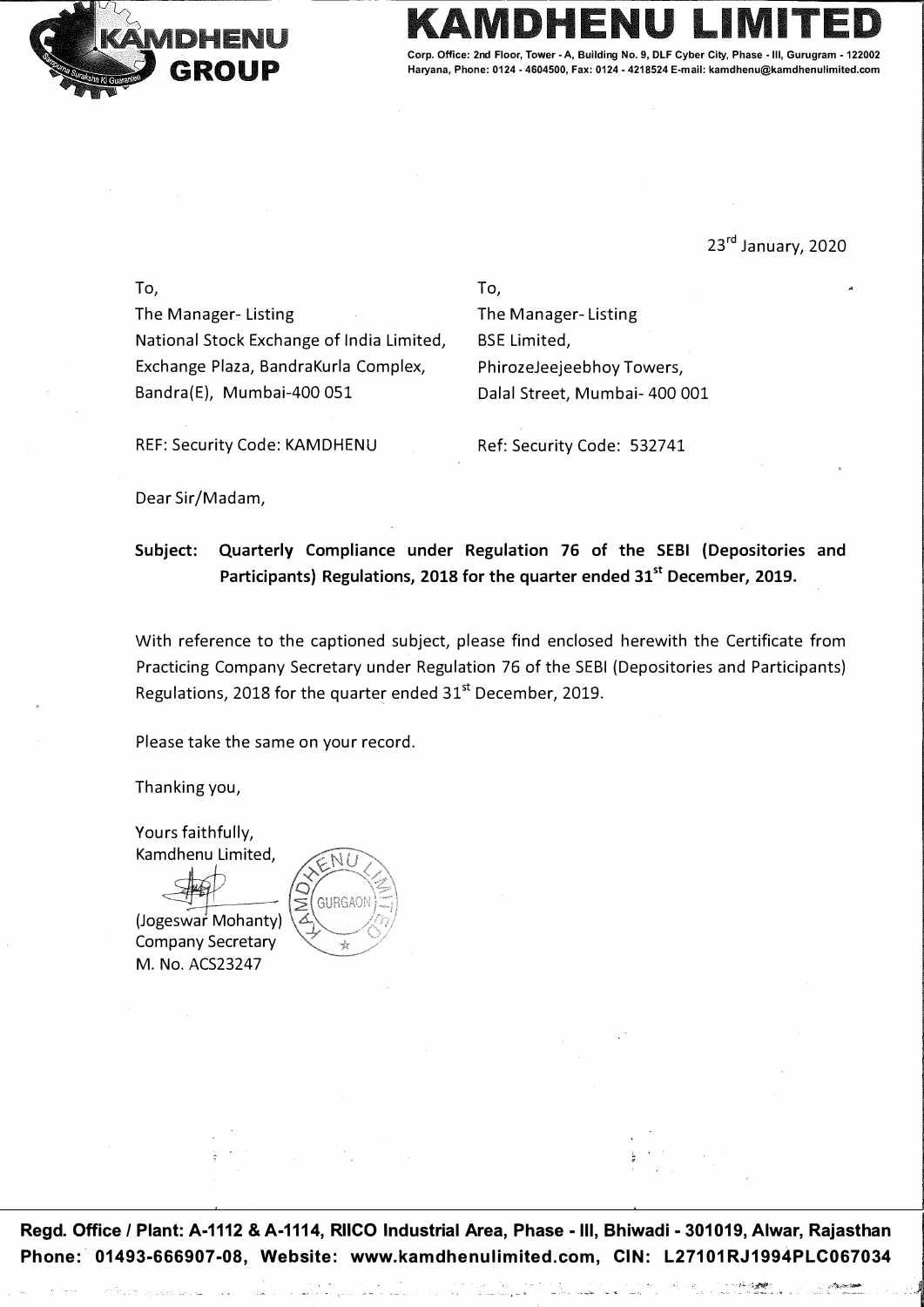

## **CHfiNDRfiSEKflRfiN ASSOCIATES®**

*COMPANY SECRETARIES* 

### **The Board of Directors**

**Kamdhenu Limited � 1112 & A-1114, RIJCO Industrial Area , Phase-Ill Bhlwadi Alwar Rajeshan- 301019** 

### **RECONCILIATION OF SHARE CAPITAL AUDIT REPORT**

*{pursuant to Circular No. D&CC/FITTC/CIR-16/2002 dated December 31, 2002)* **&** *Regulation* **76** *of SEBI (Depositories* **&** *Part/dpants) Regulations, 2018.* 

*We have examined the registers, records and documents of Kamdhenu Limited for the quarter ended on 31st December, 2019 as maintained by M/s Kfin Technologies Private Limited (Formerly known as Karvy Fintech Private Limited), the Registrar/Share Transfer Agents of the Company. In our opinion and to the best of our knowledge and according to the Information and explanation given to us and as shown by the records examined by*  us, we hereby submit our reconciliation of share capital *audit report for the aforesaid quarter as under:* 

| For Quarter Ended:<br>1                                          |                                                                                                               |                         | 31.12.2019                                                 |                                                 |                                                                                                                                                                                                                                                                          |                                     |                                                             |  |  |
|------------------------------------------------------------------|---------------------------------------------------------------------------------------------------------------|-------------------------|------------------------------------------------------------|-------------------------------------------------|--------------------------------------------------------------------------------------------------------------------------------------------------------------------------------------------------------------------------------------------------------------------------|-------------------------------------|-------------------------------------------------------------|--|--|
| $\overline{2}$                                                   | ISIN:                                                                                                         |                         |                                                            |                                                 | INE 390H01012                                                                                                                                                                                                                                                            |                                     |                                                             |  |  |
| $\overline{\mathbf{3}}$                                          | Face Value:                                                                                                   |                         |                                                            |                                                 | Rs. 10/-each                                                                                                                                                                                                                                                             |                                     |                                                             |  |  |
| 4                                                                | Name of the Company:                                                                                          |                         |                                                            |                                                 | Kamdhenu Limited                                                                                                                                                                                                                                                         |                                     |                                                             |  |  |
| $\overline{\mathsf{S}}$                                          | Registered Office Address:                                                                                    |                         |                                                            |                                                 | 1112 & A-1114, RIICO Industrial Area                                                                                                                                                                                                                                     |                                     |                                                             |  |  |
|                                                                  |                                                                                                               |                         |                                                            | Phase-III Bhiwadl Alwar                         |                                                                                                                                                                                                                                                                          |                                     |                                                             |  |  |
|                                                                  |                                                                                                               |                         |                                                            |                                                 | Raleshan-301019                                                                                                                                                                                                                                                          |                                     |                                                             |  |  |
| 6                                                                | Correspondence Address:                                                                                       |                         |                                                            |                                                 | 2nd Floor, Tower A, Building No. 9                                                                                                                                                                                                                                       |                                     |                                                             |  |  |
|                                                                  |                                                                                                               |                         |                                                            |                                                 | DLF Cyber City, Phase III                                                                                                                                                                                                                                                |                                     |                                                             |  |  |
|                                                                  |                                                                                                               |                         |                                                            |                                                 | Gurgaon-122002, Haryana                                                                                                                                                                                                                                                  |                                     |                                                             |  |  |
| $\overline{7}$                                                   | Telephone & Fax Nos.:                                                                                         |                         |                                                            |                                                 | (T) 0124-4604534                                                                                                                                                                                                                                                         |                                     |                                                             |  |  |
|                                                                  |                                                                                                               |                         |                                                            | (F) 0124-4218524                                |                                                                                                                                                                                                                                                                          |                                     |                                                             |  |  |
| 8                                                                | Email address:                                                                                                |                         |                                                            |                                                 | temdhenu@kamdhenulimited.com                                                                                                                                                                                                                                             |                                     |                                                             |  |  |
| 9                                                                | Names of Stock Exchanges where the                                                                            |                         |                                                            |                                                 | (i) National Stock Exchange of India Limited                                                                                                                                                                                                                             |                                     |                                                             |  |  |
|                                                                  | Company's Securities are listed                                                                               |                         |                                                            |                                                 | (Ii) BSE Limited<br>Number of<br>% of Total Issued                                                                                                                                                                                                                       |                                     |                                                             |  |  |
|                                                                  |                                                                                                               |                         |                                                            |                                                 | shares                                                                                                                                                                                                                                                                   | Capital                             |                                                             |  |  |
| 10                                                               | <b>Issued Capital:</b>                                                                                        |                         |                                                            |                                                 | 2,65,43,250                                                                                                                                                                                                                                                              |                                     | 100.00                                                      |  |  |
| 11                                                               | <b>Listed Capital:</b>                                                                                        |                         |                                                            |                                                 | 2,44,00,000                                                                                                                                                                                                                                                              |                                     | 91.93                                                       |  |  |
| 12                                                               | Held in dematerialised form in CDSL:                                                                          |                         |                                                            |                                                 | 4261155                                                                                                                                                                                                                                                                  |                                     | 16.05                                                       |  |  |
| 13                                                               | Held in dematerialised form in NSDL:                                                                          |                         |                                                            |                                                 | 20131832                                                                                                                                                                                                                                                                 |                                     | 75.85                                                       |  |  |
| 14                                                               | Physical:                                                                                                     |                         |                                                            |                                                 | 2150263                                                                                                                                                                                                                                                                  |                                     | 8.10                                                        |  |  |
| 15                                                               | Total No. of Shares (12+13+14)                                                                                |                         |                                                            |                                                 | 26543250                                                                                                                                                                                                                                                                 |                                     | 100.00                                                      |  |  |
| 16                                                               | Reasons for difference if any, between                                                                        |                         |                                                            |                                                 | *The Company has alloted 1,43,250 shares                                                                                                                                                                                                                                 |                                     |                                                             |  |  |
|                                                                  | (10811), (10815), (11815)                                                                                     |                         |                                                            |                                                 | through ESOP vide dated 02nd May 2019 those<br>share are not yet listed to Stock exchange.<br>*The Company has Converted 20,00,000 share<br>warrant into equity and issued the same vide<br>dated 05.01.2019 those share are not vet listed to<br><b>Stock exchange.</b> |                                     |                                                             |  |  |
| 17                                                               | Certifying the details of changes in share capital during the quarter under consideration as per Table below: |                         |                                                            |                                                 |                                                                                                                                                                                                                                                                          |                                     |                                                             |  |  |
|                                                                  |                                                                                                               |                         |                                                            |                                                 |                                                                                                                                                                                                                                                                          |                                     |                                                             |  |  |
|                                                                  | Particulars***                                                                                                | No. of<br><b>Shares</b> | Applied/<br><b>Not</b><br>Applied<br>for listing (Specify) | Listed on<br><b>Stock</b><br>Exchange<br>Names) | whether<br>intimated to<br><b>CDSL</b>                                                                                                                                                                                                                                   | whether intimated to<br><b>NSDL</b> | In-prin.<br>Appr.<br>Pending<br>for SE<br>(Specify<br>names |  |  |
| <b>ESOP Allotment:</b><br>02.05.2019                             |                                                                                                               | 1,43,250                | yes                                                        | <b>BSE &amp;</b><br><b>NSE</b>                  | <b>No</b>                                                                                                                                                                                                                                                                | <b>No</b>                           | Yes                                                         |  |  |
| Conversion of share<br>Warrant in to equity.<br>Dated 05.01.2019 |                                                                                                               | 20,00,000*              | yes                                                        | <b>BSE &amp;</b><br><b>NSE</b>                  | Yes                                                                                                                                                                                                                                                                      | Yes                                 | Yes                                                         |  |  |

**\*\*\* Rights, Bonus, Preferential Issue, ESOPs, Amalgamation, Conversion, Buyback, Capital Reduction, Forfeiture, Any other (to specify).**